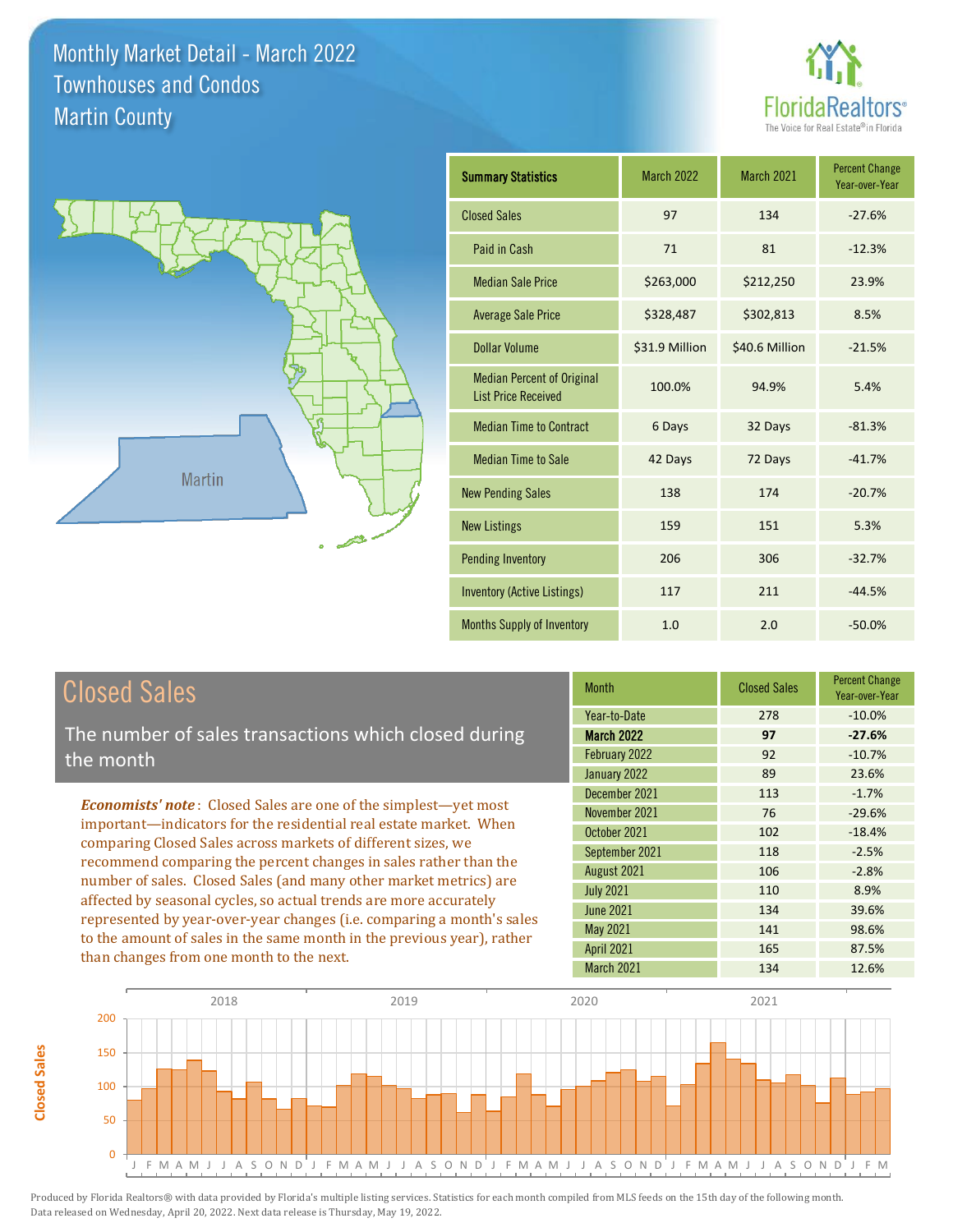**Cash Sales**



| <b>Cash Sales</b>                                                              | <b>Month</b>      | <b>Cash Sales</b> | <b>Percent Change</b><br>Year-over-Year |
|--------------------------------------------------------------------------------|-------------------|-------------------|-----------------------------------------|
|                                                                                | Year-to-Date      | 196               | 5.4%                                    |
| The number of Closed Sales during the month in which                           | <b>March 2022</b> | 71                | $-12.3%$                                |
| buyers exclusively paid in cash                                                | February 2022     | 67                | 0.0%                                    |
|                                                                                | January 2022      | 58                | 52.6%                                   |
|                                                                                | December 2021     | 63                | 23.5%                                   |
|                                                                                | November 2021     | 43                | 2.4%                                    |
| <b>Economists' note:</b> Cash Sales can be a useful indicator of the extent to | October 2021      | 68                | $-5.6%$                                 |
| which investors are participating in the market. Why? Investors are            | September 2021    | 68                | 23.6%                                   |
| far more likely to have the funds to purchase a home available up front,       | August 2021       | 72                | 38.5%                                   |
| whereas the typical homebuyer requires a mortgage or some other                | <b>July 2021</b>  | 52                | 15.6%                                   |
| form of financing. There are, of course, many possible exceptions, so          | June 2021         | 79                | 49.1%                                   |
| this statistic should be interpreted with care.                                | May 2021          | 93                | 93.8%                                   |



#### Cash Sales as a Percentage of Closed Sales

The percentage of Closed Sales during the month which were Cash Sales

*Economists' note* : This statistic is simply another way of viewing Cash Sales. The remaining percentages of Closed Sales (i.e. those not paid fully in cash) each month involved some sort of financing, such as mortgages, owner/seller financing, assumed loans, etc.

| <b>Month</b>      | <b>Percent of Closed</b><br>Sales Paid in Cash | <b>Percent Change</b><br>Year-over-Year |
|-------------------|------------------------------------------------|-----------------------------------------|
| Year-to-Date      | 70.5%                                          | 17.1%                                   |
| <b>March 2022</b> | 73.2%                                          | 21.2%                                   |
| February 2022     | 72.8%                                          | 12.0%                                   |
| January 2022      | 65.2%                                          | 23.5%                                   |
| December 2021     | 55.8%                                          | 26.0%                                   |
| November 2021     | 56.6%                                          | 45.5%                                   |
| October 2021      | 66.7%                                          | 15.8%                                   |
| September 2021    | 57.6%                                          | 26.6%                                   |
| August 2021       | 67.9%                                          | 42.3%                                   |
| <b>July 2021</b>  | 47.3%                                          | 6.1%                                    |
| <b>June 2021</b>  | 59.0%                                          | 6.9%                                    |
| <b>May 2021</b>   | 66.0%                                          | $-2.4%$                                 |
| <b>April 2021</b> | 57.0%                                          | 9.0%                                    |
| March 2021        | 60.4%                                          | $-7.8%$                                 |

April 2021 94 104.3%

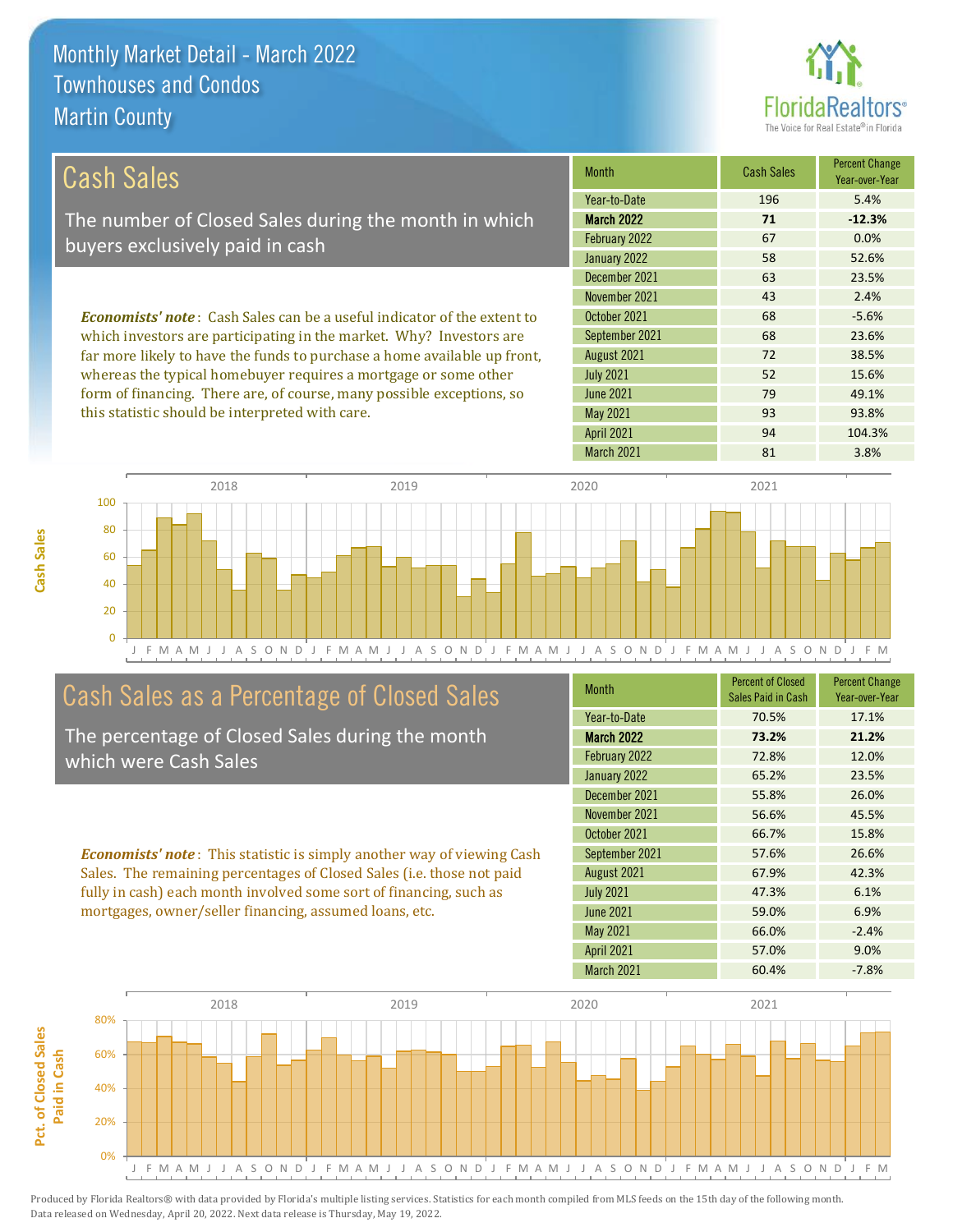

| Median Sale Price                                                         | <b>Month</b>      | <b>Median Sale Price</b> | <b>Percent Change</b><br>Year-over-Year |
|---------------------------------------------------------------------------|-------------------|--------------------------|-----------------------------------------|
|                                                                           | Year-to-Date      | \$257,000                | 23.1%                                   |
| The median sale price reported for the month (i.e. 50%                    | <b>March 2022</b> | \$263,000                | 23.9%                                   |
| of sales were above and 50% of sales were below)                          | February 2022     | \$267,500                | 28.3%                                   |
|                                                                           | January 2022      | \$250,000                | 18.5%                                   |
|                                                                           | December 2021     | \$272,000                | 28.0%                                   |
| <b>Economists' note:</b> Median Sale Price is our preferred summary       | November 2021     | \$217,500                | 4.3%                                    |
| statistic for price activity because, unlike Average Sale Price, Median   | October 2021      | \$206,500                | 16.5%                                   |
| Sale Price is not sensitive to high sale prices for small numbers of      | September 2021    | \$236,450                | 21.3%                                   |
| homes that may not be characteristic of the market area. Keep in mind     | August 2021       | \$206,300                | 14.0%                                   |
| that median price trends over time are not always solely caused by        | <b>July 2021</b>  | \$212,000                | 17.8%                                   |
| changes in the general value of local real estate. Median sale price only | <b>June 2021</b>  | \$195,450                | 18.8%                                   |
| reflects the values of the homes that sold each month, and the mix of     | May 2021          | \$227,500                | 31.9%                                   |
| the types of homes that sell can change over time.                        | <b>April 2021</b> | \$205,000                | 16.5%                                   |



#### Average Sale Price

The average sale price reported for the month (i.e. total sales in dollars divided by the number of sales)

*Economists' note* : Usually, we prefer Median Sale Price over Average Sale Price as a summary statistic for home prices. However, Average Sale Price does have its uses—particularly when it is analyzed alongside the Median Sale Price. For one, the relative difference between the two statistics can provide some insight into the market for higher-end homes in an area.

| <b>Month</b>      | <b>Average Sale Price</b> | <b>Percent Change</b><br>Year-over-Year |
|-------------------|---------------------------|-----------------------------------------|
| Year-to-Date      | \$347,246                 | 23.7%                                   |
| <b>March 2022</b> | \$328,487                 | 8.5%                                    |
| February 2022     | \$349,804                 | 40.9%                                   |
| January 2022      | \$365,047                 | 27.4%                                   |
| December 2021     | \$295,333                 | 14.1%                                   |
| November 2021     | \$292,944                 | 38.5%                                   |
| October 2021      | \$256,036                 | 15.3%                                   |
| September 2021    | \$312,183                 | 35.3%                                   |
| August 2021       | \$276,035                 | 31.4%                                   |
| <b>July 2021</b>  | \$267,182                 | 26.9%                                   |
| <b>June 2021</b>  | \$255,019                 | 26.5%                                   |
| <b>May 2021</b>   | \$312,362                 | 18.9%                                   |
| <b>April 2021</b> | \$341,029                 | 36.0%                                   |
| March 2021        | \$302,813                 | 18.5%                                   |

March 2021 **\$212,250** 22.0%



**Median Sale Price**

**Median Sale Price** 

**Average Sale Price Average Sale Price**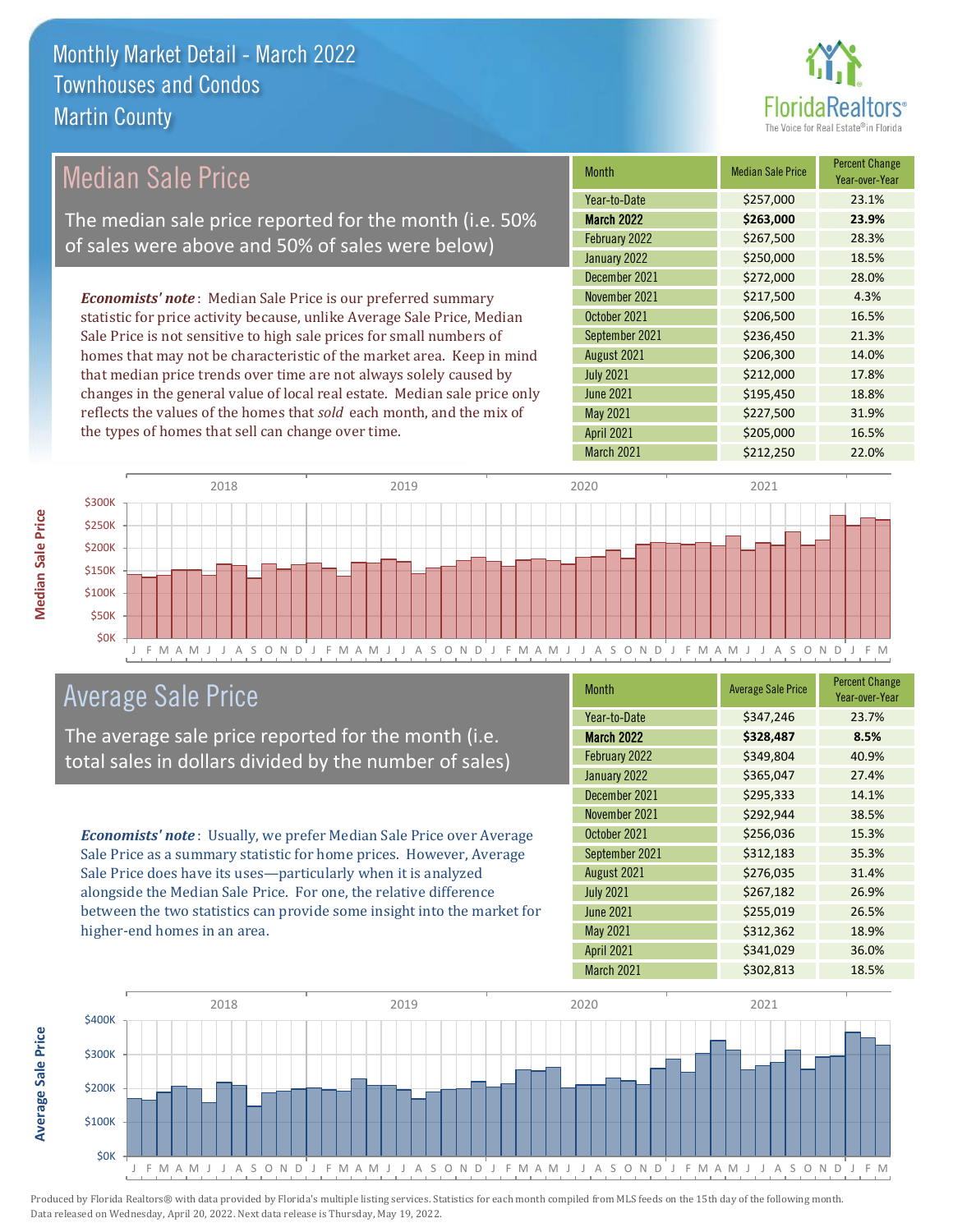

| Dollar Volume                                                                   | <b>Month</b>      | <b>Dollar Volume</b> | <b>Percent Change</b><br>Year-over-Year |
|---------------------------------------------------------------------------------|-------------------|----------------------|-----------------------------------------|
|                                                                                 | Year-to-Date      | \$96.5 Million       | 11.2%                                   |
| The sum of the sale prices for all sales which closed                           | <b>March 2022</b> | \$31.9 Million       | $-21.5%$                                |
| during the month                                                                | February 2022     | \$32.2 Million       | 25.9%                                   |
|                                                                                 | January 2022      | \$32.5 Million       | 57.5%                                   |
|                                                                                 | December 2021     | \$33.4 Million       | 12.1%                                   |
| <b>Economists' note</b> : Dollar Volume is simply the sum of all sale prices in | November 2021     | \$22.3 Million       | $-2.5%$                                 |
| a given time period, and can quickly be calculated by multiplying               | October 2021      | \$26.1 Million       | $-5.9%$                                 |
| Closed Sales by Average Sale Price. It is a strong indicator of the health      | September 2021    | \$36.8 Million       | 32.0%                                   |
| of the real estate industry in a market, and is of particular interest to       | August 2021       | \$29.3 Million       | 27.8%                                   |
| real estate professionals, investors, analysts, and government agencies.        | <b>July 2021</b>  | \$29.4 Million       | 38.2%                                   |
| Potential home sellers and home buyers, on the other hand, will likely          | <b>June 2021</b>  | \$34.2 Million       | 76.6%                                   |



#### Median Percent of Original List Price Received

be better served by paying attention to trends in the two components

of Dollar Volume (i.e. sales and prices) individually.

The median of the sale price (as a percentage of the original list price) across all properties selling during the month

*Economists' note* : The Median Percent of Original List Price Received is useful as an indicator of market recovery, since it typically rises as buyers realize that the market may be moving away from them and they need to match the selling price (or better it) in order to get a contract on the house. This is usually the last measure to indicate a market has shifted from down to up, so it is what we would call a *lagging* indicator.

| <b>Month</b>      | Med. Pct. of Orig.<br><b>List Price Received</b> | <b>Percent Change</b><br>Year-over-Year |
|-------------------|--------------------------------------------------|-----------------------------------------|
| Year-to-Date      | 100.0%                                           | 4.6%                                    |
| <b>March 2022</b> | 100.0%                                           | 5.4%                                    |
| February 2022     | 100.0%                                           | 4.0%                                    |
| January 2022      | 100.0%                                           | 4.7%                                    |
| December 2021     | 100.0%                                           | 4.4%                                    |
| November 2021     | 100.0%                                           | 3.8%                                    |
| October 2021      | 100.0%                                           | 4.0%                                    |
| September 2021    | 100.0%                                           | 4.5%                                    |
| August 2021       | 100.0%                                           | 5.6%                                    |
| <b>July 2021</b>  | 98.0%                                            | 3.4%                                    |
| <b>June 2021</b>  | 98.1%                                            | 3.2%                                    |
| <b>May 2021</b>   | 99.0%                                            | 4.7%                                    |
| <b>April 2021</b> | 97.5%                                            | 3.0%                                    |
| March 2021        | 94.9%                                            | 0.3%                                    |

March 2021 **\$40.6 Million 33.4%** 

April 2021 \$56.3 Million 154.9%

\$44.0 Million 136.1%

May 2021



Produced by Florida Realtors® with data provided by Florida's multiple listing services. Statistics for each month compiled from MLS feeds on the 15th day of the following month. Data released on Wednesday, April 20, 2022. Next data release is Thursday, May 19, 2022.

**Med. Pct. of Orig.** 

Med. Pct. of Orig.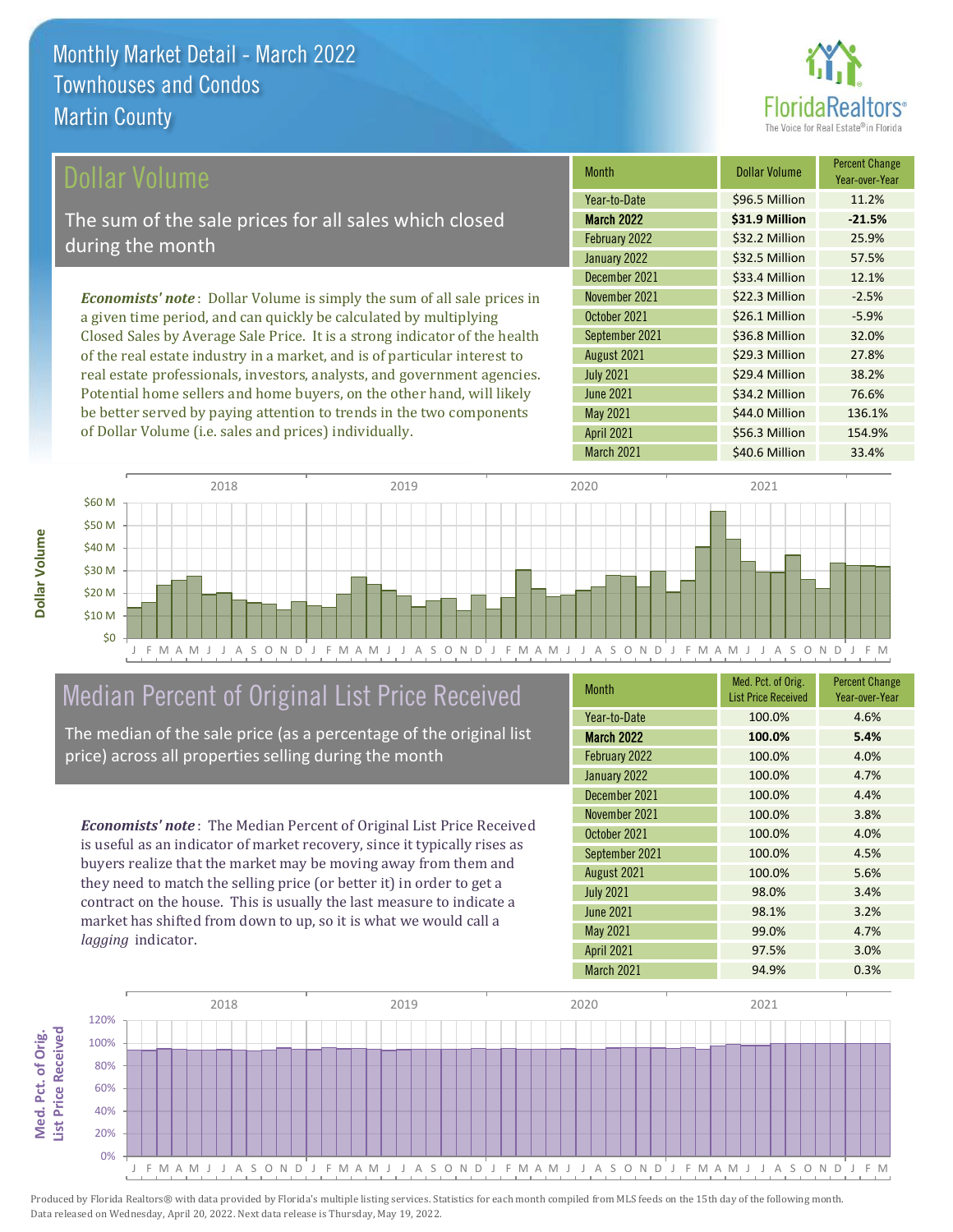

#### Median Time to Contract

The median number of days between the listing date and contract date for all Closed Sales during the month

*Economists' note* : Like Time to Sale, Time to Contract is a measure of the length of the home selling process calculated for sales which closed during the month. The difference is that Time to Contract measures the number of days between the initial listing of a property and the signing of the contract which eventually led to the closing of the sale. When the gap between Median Time to Contract and Median Time to Sale grows, it is usually a sign of longer closing times and/or declining numbers of cash sales.

| <b>Month</b>      | Median Time to<br>Contract | <b>Percent Change</b><br>Year-over-Year |
|-------------------|----------------------------|-----------------------------------------|
| Year-to-Date      | 8 Days                     | $-79.5%$                                |
| <b>March 2022</b> | 6 Days                     | $-81.3%$                                |
| February 2022     | 8 Days                     | $-83.7%$                                |
| January 2022      | 10 Days                    | $-74.4%$                                |
| December 2021     | 10 Days                    | $-70.6%$                                |
| November 2021     | 11 Days                    | $-59.3%$                                |
| October 2021      | 10 Days                    | $-52.4%$                                |
| September 2021    | 10 Days                    | $-71.4%$                                |
| August 2021       | 7 Days                     | $-88.1%$                                |
| <b>July 2021</b>  | 18 Days                    | $-76.0%$                                |
| <b>June 2021</b>  | 19 Days                    | $-59.6%$                                |
| <b>May 2021</b>   | 9 Days                     | $-81.3%$                                |
| <b>April 2021</b> | 16 Days                    | $-44.8%$                                |
| March 2021        | 32 Days                    | $-17.9%$                                |



#### Median Time to Sale

The median number of days between the listing date and closing date for all Closed Sales during the month

*Economists' note* : Time to Sale is a measure of the length of the home selling process, calculated as the number of days between the initial listing of a property and the closing of the sale. *Median* Time to Sale is the amount of time the "middle" property selling this month was on the market. That is, 50% of homes selling this month took *less* time to sell, and 50% of homes took *more* time to sell. Median Time to Sale gives a more accurate picture than Average Time to Sale, which can be skewed upward by small numbers of properties taking an abnormally long time to sell.

| <b>Month</b>      | <b>Median Time to Sale</b> | <b>Percent Change</b><br>Year-over-Year |
|-------------------|----------------------------|-----------------------------------------|
| Year-to-Date      | 44 Days                    | $-45.7%$                                |
| March 2022        | 42 Days                    | $-41.7%$                                |
| February 2022     | 43 Days                    | $-50.0%$                                |
| January 2022      | 49 Days                    | $-39.5%$                                |
| December 2021     | 51 Days                    | $-32.9%$                                |
| November 2021     | 47 Days                    | $-32.9%$                                |
| October 2021      | 48 Days                    | $-27.3%$                                |
| September 2021    | 50 Days                    | $-32.4%$                                |
| August 2021       | 50 Days                    | $-45.7%$                                |
| <b>July 2021</b>  | 58 Days                    | $-50.4%$                                |
| <b>June 2021</b>  | 61 Days                    | $-31.5%$                                |
| <b>May 2021</b>   | 52 Days                    | $-34.2%$                                |
| <b>April 2021</b> | 62 Days                    | $-10.1%$                                |
| March 2021        | 72 Days                    | $-6.5%$                                 |

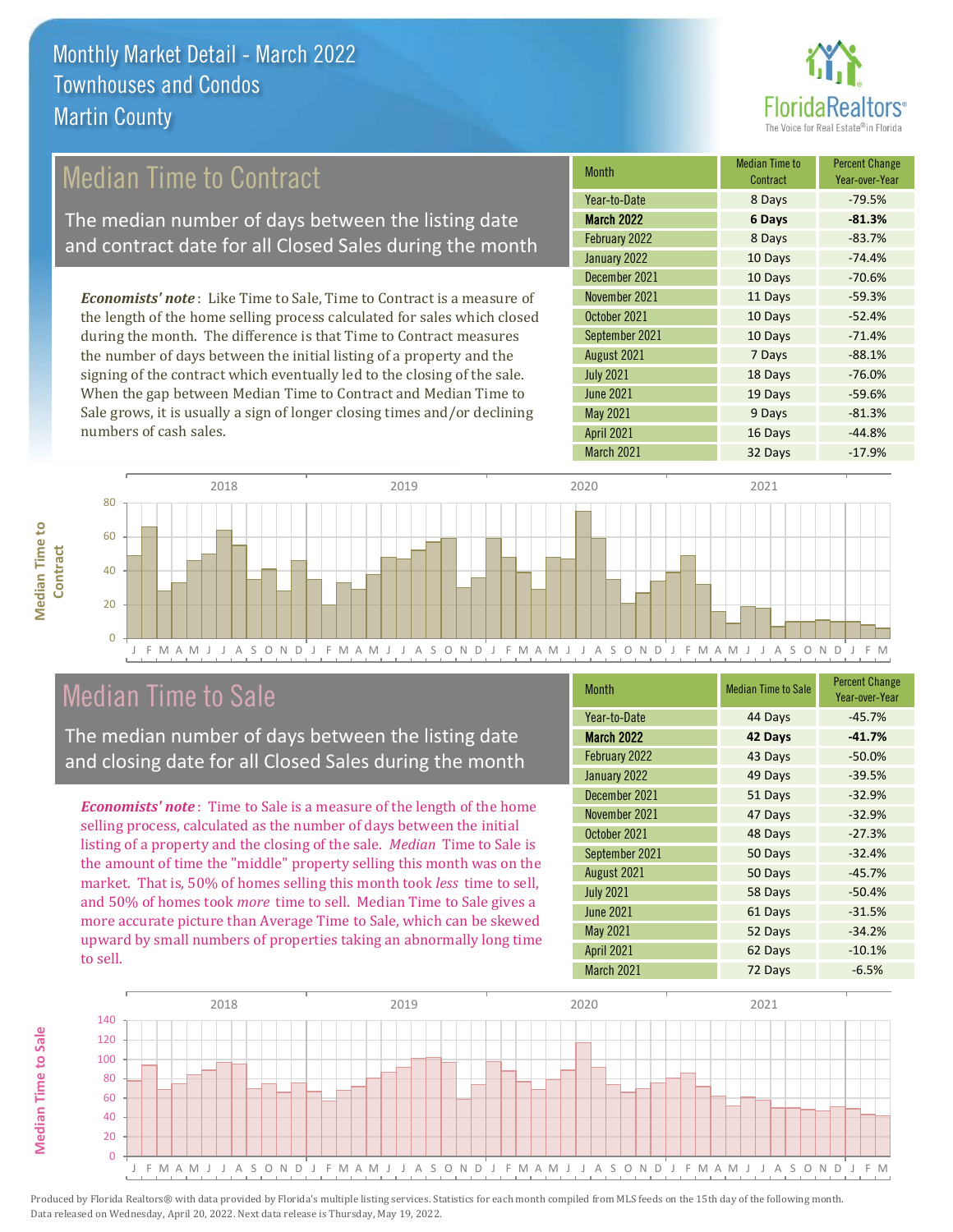

| <b>New Pending Sales</b>                                                      | <b>Month</b>      | <b>New Pending Sales</b> | <b>Percent Change</b><br>Year-over-Year |
|-------------------------------------------------------------------------------|-------------------|--------------------------|-----------------------------------------|
|                                                                               | Year-to-Date      | 356                      | $-24.6%$                                |
| The number of listed properties that went under                               | <b>March 2022</b> | 138                      | $-20.7%$                                |
| contract during the month                                                     | February 2022     | 111                      | $-25.0%$                                |
|                                                                               | January 2022      | 107                      | $-28.7%$                                |
|                                                                               | December 2021     | 92                       | 1.1%                                    |
| <b>Economists' note:</b> Because of the typical length of time it takes for a | November 2021     | 96                       | $-11.9%$                                |
| sale to close, economists consider Pending Sales to be a decent               | October 2021      | 102                      | $-12.8%$                                |
| indicator of potential future Closed Sales. It is important to bear in        | September 2021    | 112                      | $-17.0%$                                |
| mind, however, that not all Pending Sales will be closed successfully.        | August 2021       | 113                      | 6.6%                                    |
| So, the effectiveness of Pending Sales as a future indicator of Closed        | <b>July 2021</b>  | 99                       | $-25.0%$                                |
| Sales is susceptible to changes in market conditions such as the              | <b>June 2021</b>  | 113                      | $-7.4%$                                 |
| availability of financing for homebuyers and the inventory of                 | May 2021          | 145                      | 27.2%                                   |

J F M A M J J A S O N D J F M A M J J A S O N D J F M A M J J A S O N D J F M A M J J A S O N D J F M  $\overline{0}$ 50 100 150 200 2018 2019 2020 2021

### New Listings

distressed properties for sale.

The number of properties put onto the market during the month

*Economists' note* : New Listings tend to rise in delayed response to increasing prices, so they are often seen as a lagging indicator of market health. As prices rise, potential sellers raise their estimations of value—and in the most recent cycle, rising prices have freed up many potential sellers who were previously underwater on their mortgages. Note that in our calculations, we take care to not include properties that were recently taken off the market and quickly relisted, since these are not really *new* listings.

| <b>Month</b>      | <b>New Listings</b> | <b>Percent Change</b><br>Year-over-Year |
|-------------------|---------------------|-----------------------------------------|
| Year-to-Date      | 414                 | 0.0%                                    |
| <b>March 2022</b> | 159                 | 5.3%                                    |
| February 2022     | 130                 | 2.4%                                    |
| January 2022      | 125                 | $-8.1%$                                 |
| December 2021     | 78                  | $-16.1%$                                |
| November 2021     | 144                 | 20.0%                                   |
| October 2021      | 92                  | $-14.0%$                                |
| September 2021    | 96                  | $-32.4%$                                |
| August 2021       | 110                 | $-7.6%$                                 |
| <b>July 2021</b>  | 108                 | $-21.2%$                                |
| <b>June 2021</b>  | 120                 | 9.1%                                    |
| <b>May 2021</b>   | 109                 | $-20.4%$                                |
| <b>April 2021</b> | 154                 | 85.5%                                   |
| March 2021        | 151                 | 4.1%                                    |

April 2021 171 171 159.1% March 2021 174 95.5%



**Pending Sales**

Pending Sales

**New Listings**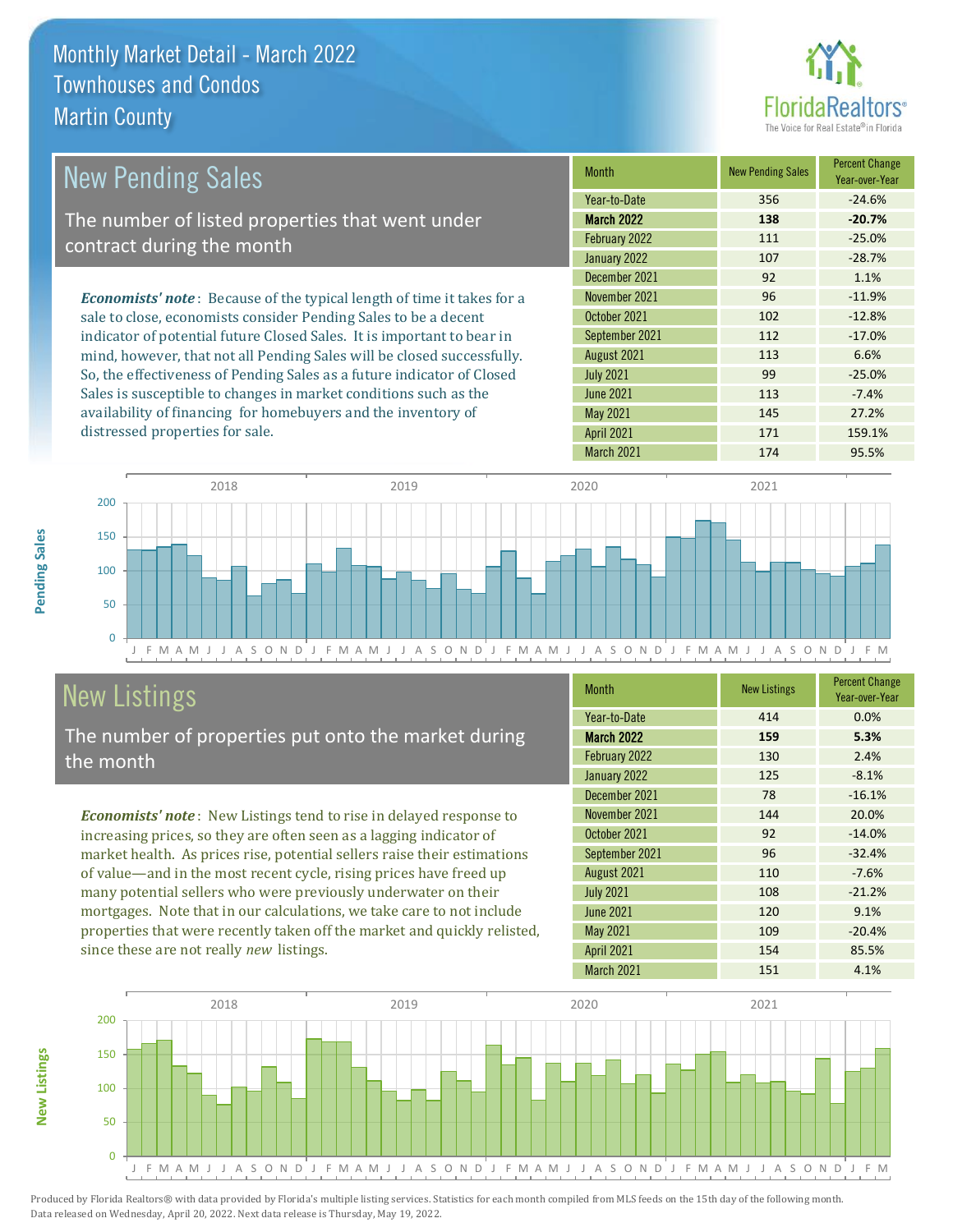

| <b>Inventory (Active Listings)</b>                                                                                                                     | <b>Month</b>                                                                             | Inventory | <b>Percent Change</b><br>Year-over-Year |
|--------------------------------------------------------------------------------------------------------------------------------------------------------|------------------------------------------------------------------------------------------|-----------|-----------------------------------------|
|                                                                                                                                                        | YTD (Monthly Avg)<br><b>March 2022</b><br>February 2022<br>January 2022<br>December 2021 | 106       | $-57.0%$                                |
| The number of property listings active at the end of                                                                                                   |                                                                                          | 117       | $-44.5%$                                |
| the month                                                                                                                                              |                                                                                          | 107       | $-57.5%$                                |
|                                                                                                                                                        |                                                                                          | 93        | $-66.3%$                                |
|                                                                                                                                                        |                                                                                          | 76        | $-73.4%$                                |
| <b>Economists' note</b> : There are a number of ways to define and calculate<br>Inventory. Our method is to simply count the number of active listings | November 2021                                                                            | 151       | $-47.8%$                                |
|                                                                                                                                                        | October 2021                                                                             | 105       | $-63.3%$                                |
|                                                                                                                                                        | September 2021                                                                           | 117       | $-60.9%$                                |

on the last day of the month, and hold this number to compare with the same month the following year. Inventory rises when New Listings are outpacing the number of listings that go off-market (regardless of whether they actually sell). Likewise, it falls when New Listings aren't keeping up with the rate at which homes are going off-market.

| <b>IVIOHHH</b>           | <b>ILIVELILUIV</b> | Year-over-Year |
|--------------------------|--------------------|----------------|
| <b>YTD (Monthly Avg)</b> | 106                | $-57.0%$       |
| <b>March 2022</b>        | 117                | $-44.5%$       |
| February 2022            | 107                | $-57.5%$       |
| January 2022             | 93                 | $-66.3%$       |
| December 2021            | 76                 | $-73.4%$       |
| November 2021            | 151                | $-47.8%$       |
| October 2021             | 105                | $-63.3%$       |
| September 2021           | 117                | $-60.9%$       |
| August 2021              | 135                | $-57.5%$       |
| <b>July 2021</b>         | 131                | $-64.0%$       |
| June 2021                | 128                | $-66.0%$       |
| <b>May 2021</b>          | 130                | $-69.4%$       |
| <b>April 2021</b>        | 173                | $-58.6%$       |
| <b>March 2021</b>        | 211                | $-51.8%$       |



#### Months Supply of Inventory

**Months Supply of** 

Months Supply of

**Inventory**

An estimate of the number of months it will take to deplete the current Inventory given recent sales rates

*Economists' note* : MSI is a useful indicator of market conditions. The benchmark for a balanced market (favoring neither buyer nor seller) is 5.5 months of inventory. Anything higher is traditionally a buyers' market, and anything lower is a sellers' market. There is no single accepted way of calculating MSI. A common method is to divide current Inventory by the most recent month's Closed Sales count, but this count is a usually poor predictor of future Closed Sales due to seasonal cycles. To eliminate seasonal effects, we use the 12-month average of monthly Closed Sales instead.

| <b>Month</b>             | <b>Months Supply</b> | <b>Percent Change</b><br>Year-over-Year |  |
|--------------------------|----------------------|-----------------------------------------|--|
| <b>YTD (Monthly Avg)</b> | 0.9                  | $-62.5%$                                |  |
| <b>March 2022</b>        | 1.0                  | $-50.0%$                                |  |
| February 2022            | 0.9                  | $-64.0%$                                |  |
| January 2022             | 0.8                  | $-70.4%$                                |  |
| December 2021            | 0.7                  | $-75.9%$                                |  |
| November 2021            | 1.3                  | $-56.7%$                                |  |
| October 2021             | 0.9                  | $-70.0%$                                |  |
| September 2021           | 1.0                  | $-69.7%$                                |  |
| August 2021              | 1.1                  | $-69.4%$                                |  |
| <b>July 2021</b>         | 1.1                  | $-73.8%$                                |  |
| <b>June 2021</b>         | 1.1                  | $-75.0%$                                |  |
| <b>May 2021</b>          | 1.1                  | $-77.6%$                                |  |
| <b>April 2021</b>        | 1.6                  | $-65.2%$                                |  |
| March 2021               | 2.0                  | $-57.4%$                                |  |

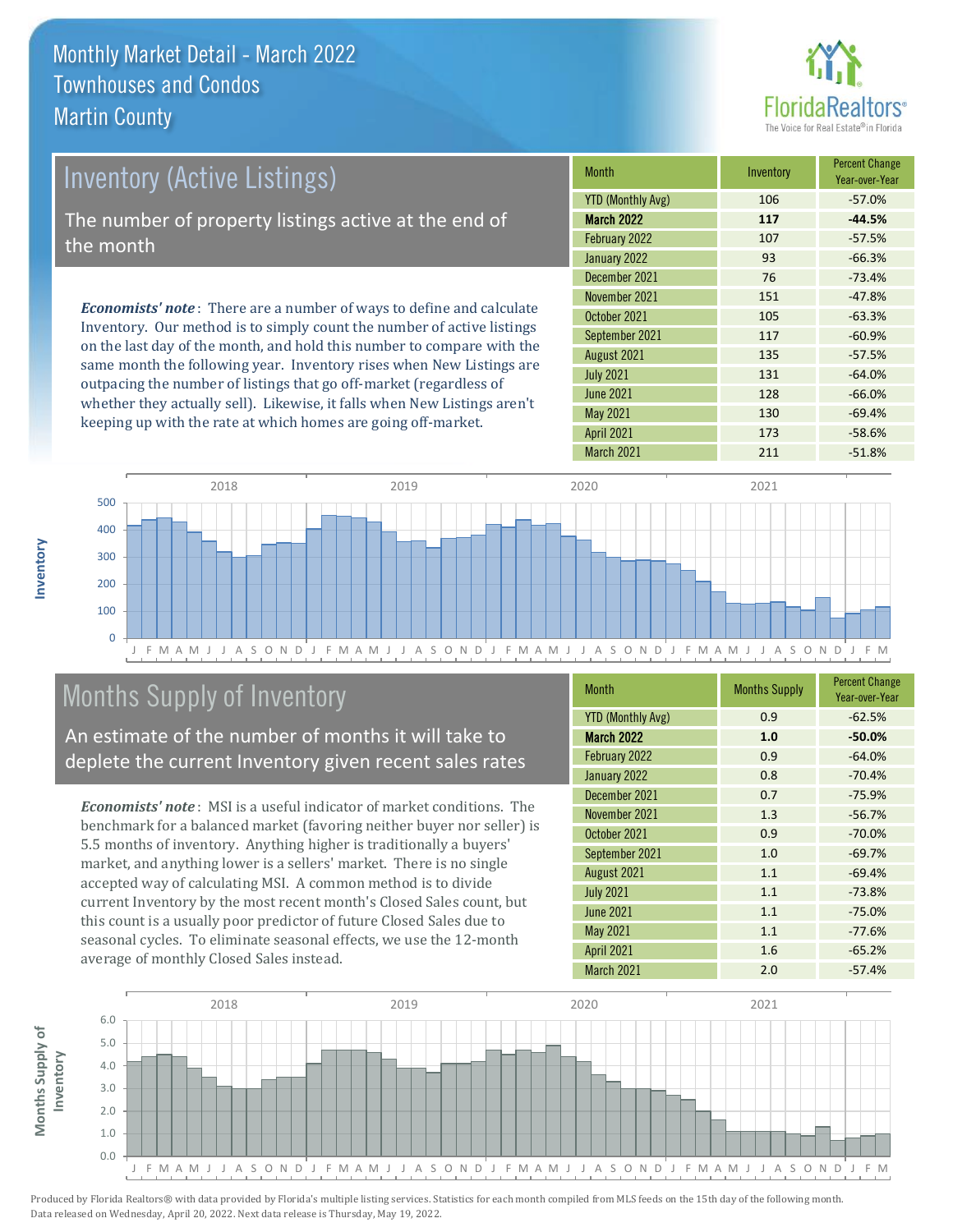#### Closed Sales by Sale Price

The number of sales transactions which closed during the month

*Economists' note:* Closed Sales are one of the simplest—yet most important—indicators for the residential real estate market. When comparing Closed Sales across markets of different sizes, we recommend comparing the percent changes in sales rather than the number of sales. Closed Sales (and many other market metrics) are affected by seasonal cycles, so actual trends are more accurately represented by year-over-year changes (i.e. comparing a month's sales to the amount of sales in the same month in the previous year), rather than changes from one month to the next.

| Sale Price            | <b>Closed Sales</b> | <b>Percent Change</b><br>Year-over-Year |
|-----------------------|---------------------|-----------------------------------------|
| Less than \$50,000    | $\Omega$            | $-100.0%$                               |
| \$50,000 - \$99,999   | $\mathbf{1}$        | $-93.3%$                                |
| $$100,000 - $149,999$ | 11                  | $-52.2%$                                |
| $$150,000 - $199,999$ | 17                  | $-19.0%$                                |
| $$200,000 - $249,999$ | 15                  | $-11.8%$                                |
| \$250,000 - \$299,999 | 16                  | $-20.0%$                                |
| \$300,000 - \$399,999 | 15                  | $-34.8%$                                |
| \$400,000 - \$599,999 | 15                  | 150.0%                                  |
| \$600,000 - \$999,999 | 5                   | 400.0%                                  |
| \$1,000,000 or more   | $\mathfrak{p}$      | $-71.4%$                                |



## Median Time to Contract by Sale Price

The median number of days between the listing date and contract date for all Closed Sales during the month

*Economists' note* : Like Time to Sale, Time to Contract is a measure of the length of the home selling process calculated for sales which closed during the month. The difference is that Time to Contract measures the number of days between the initial listing of a property and the signing of the contract which eventually led to the closing of the sale. When the gap between Median Time to Contract and Median Time to Sale grows, it is usually a sign of longer closing times and/or declining numbers of cash sales.

| <b>Sale Price</b>     | <b>Median Time to</b><br>Contract | <b>Percent Change</b><br>Year-over-Year |
|-----------------------|-----------------------------------|-----------------------------------------|
| Less than \$50,000    | (No Sales)                        | N/A                                     |
| $$50,000 - $99,999$   | 3 Days                            | $-85.7%$                                |
| $$100,000 - $149,999$ | 7 Days                            | $-80.6%$                                |
| $$150,000 - $199,999$ | 5 Days                            | $-82.8%$                                |
| \$200,000 - \$249,999 | 6 Days                            | $-76.0%$                                |
| \$250,000 - \$299,999 | 6 Days                            | $-87.5%$                                |
| \$300,000 - \$399,999 | 24 Days                           | $-29.4%$                                |
| \$400,000 - \$599,999 | 6 Days                            | $-62.5%$                                |
| \$600,000 - \$999,999 | 12 Days                           | $-70.0%$                                |
| \$1,000,000 or more   | 3 Days                            | $-99.3%$                                |



Produced by Florida Realtors® with data provided by Florida's multiple listing services. Statistics for each month compiled from MLS feeds on the 15th day of the following month. Data released on Wednesday, April 20, 2022. Next data release is Thursday, May 19, 2022.

**Median Time to Contract**

**Median Time to Contract**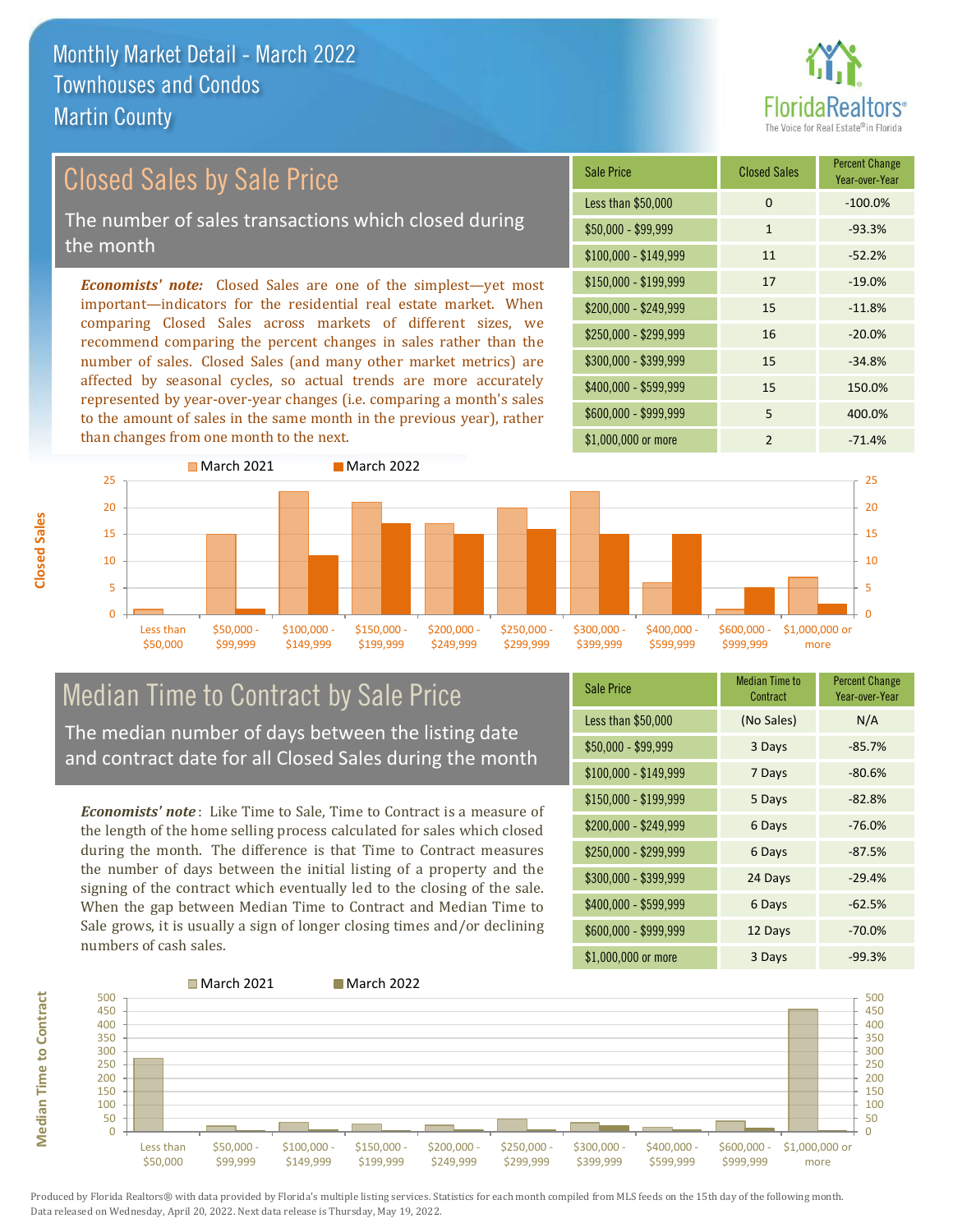# ealtors®

# New Listings by Initial Listing Price

The number of properties put onto the market during the month

*Economists' note:* New Listings tend to rise in delayed response to increasing prices, so they are often seen as a lagging indicator of market health. As prices rise, potential sellers raise their estimations of value—and in the most recent cycle, rising prices have freed up many potential sellers who were previously underwater on their mortgages. Note that in our calculations, we take care to not include properties that were recently taken off the market and quickly relisted, since these are not really *new* listings.





**Inventory**



#### Inventory by Current Listing Price The number of property listings active at the end of the month

*Economists' note* : There are a number of ways to define and calculate Inventory. Our method is to simply count the number of active listings on the last day of the month, and hold this number to compare with the same month the following year. Inventory rises when New Listings are outpacing the number of listings that go off-market (regardless of whether they actually sell). Likewise, it falls when New Listings aren't keeping up with the rate at which homes are going off-market.

| <b>Current Listing Price</b> | Inventory      | <b>Percent Change</b><br>Year-over-Year |
|------------------------------|----------------|-----------------------------------------|
| Less than \$50,000           | $\Omega$       | $-100.0%$                               |
| $$50,000 - $99,999$          | $\Omega$       | $-100.0%$                               |
| $$100,000 - $149,999$        | $\overline{7}$ | $-84.8%$                                |
| $$150,000 - $199,999$        | 17             | $-19.0%$                                |
| \$200,000 - \$249,999        | 10             | $-68.8%$                                |
| \$250,000 - \$299,999        | 15             | 15.4%                                   |
| \$300,000 - \$399,999        | 20             | $-4.8%$                                 |
| $$400,000 - $599,999$        | 22             | 340.0%                                  |
| \$600,000 - \$999,999        | 8              | $-57.9%$                                |
| \$1,000,000 or more          | 18             | $-30.8%$                                |